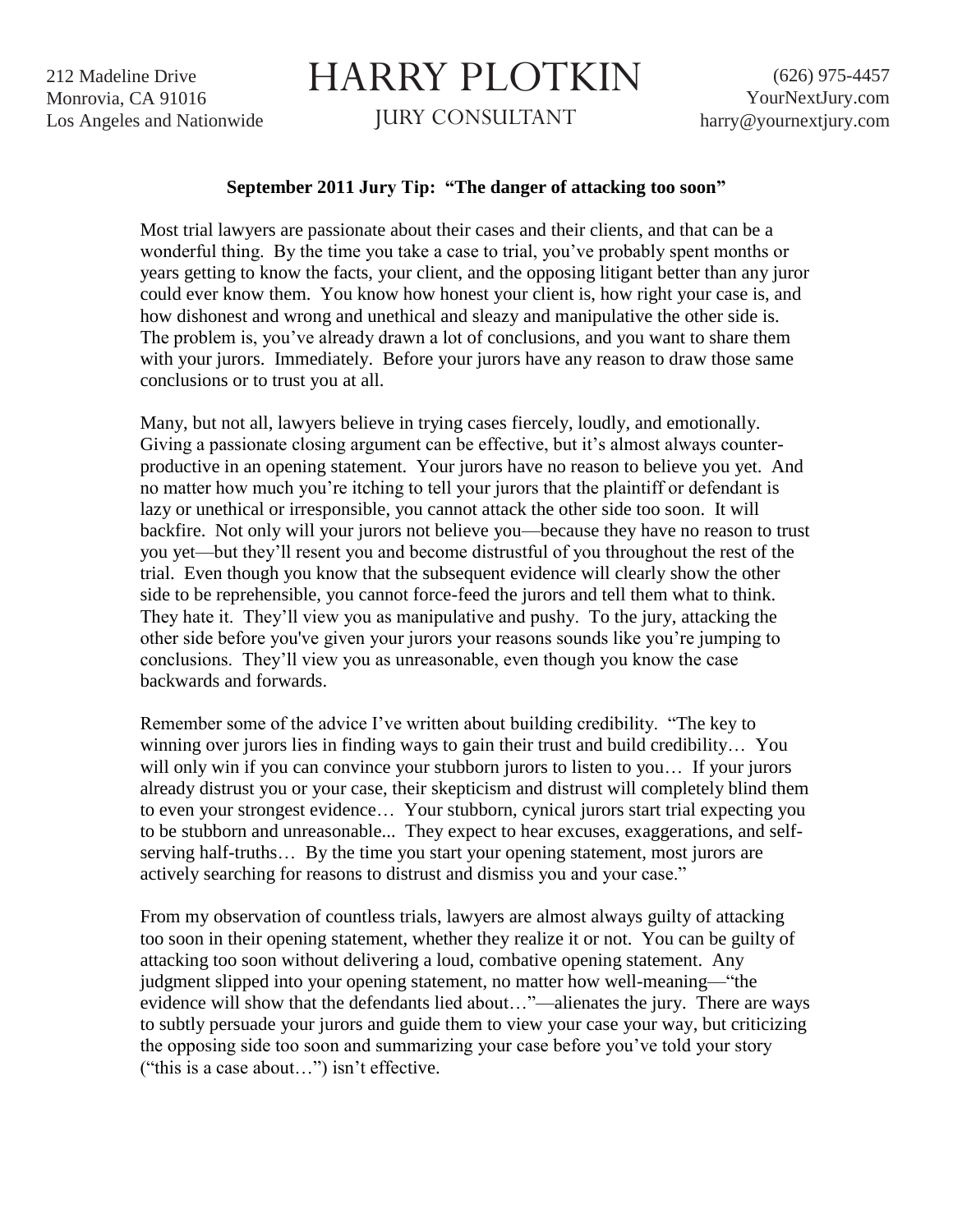Instead of telling your jurors what to think, you have to show them first. Jurors want to think for themselves. Tell a clear story without editorializing or summarizing. Your story should still be told persuasively, but in a subtle way—free of opinion, but full of persuasive techniques designed to encourage your jurors to view the case through a carefully chosen point-of-view, to focus them on the issues you want them focused on, and to create cause-and-effect inferences through the way you tell the story. There are plenty of transparent persuasive devices that don't require you to tell your jurors what or how to think.

One of the most invisibly subtle but effective persuasive techniques is to establish a "central premise" that shapes the way your jurors view the litigants and interpret the evidence. The central premise is too important and nuanced for me to explain in a paragraph, so it will be the topic of next month's jury tip.

Carefully choosing the order in which you tell the story is a subtly persuasive technique. If you want to minimize hindsight bias and prevent your jurors from criticizing your client for "mistakes" they may be unfairly accused of, tell the story from their perspective from beginning to end, keeping the jurors in the dark about important details your client didn't know at the time that might have helped them avoid harm. If you want to encourage jurors to criticize the opposing client, infuse plenty of foreshadowing into your storytelling. Tell the story of the harm first, or hint at it, before you talk about what happened earlier. Focus on the important red flags that the opposing litigant knew about and ignored. If you want to tell a story of dishonesty and fraud, tell your client's story first, then tell the story about what the opposing litigant knew about but was hiding from your client. You don't have to tell your story in straightforward, linear way to tell an honest, persuasive story.

It may be easy and tempting to tell your jurors what caused what—"our expert will tell you that this car crash definitely led to Mr. Jones' disability"—but it's much more effective to tell your story in a way that subtly guides your jurors to making causal connections and inferences. Instead of telling your jurors "the defendant irresponsibly broke company policy by firing my client," tell the story that "without reviewing company policy and talking to HR first, the defendant fired the plaintiff just an hour later."

Attacking too soon and telling your jurors what to think is equally disastrous for both sides, plaintiff and defense. Lawyers on the plaintiff side get the advantage of telling their story first, so don't blow your advantage by immediately ripping the defendants and making forceful allegations the jurors don't have reasons to believe yet. Keep in mind that many jurors are skeptical and distrustful of lawsuits and plaintiffs, so making inflammatory accusations and telling your jurors what to think too early only feeds into your jurors' worst stereotypes of manipulative, unreasonable plaintiffs.